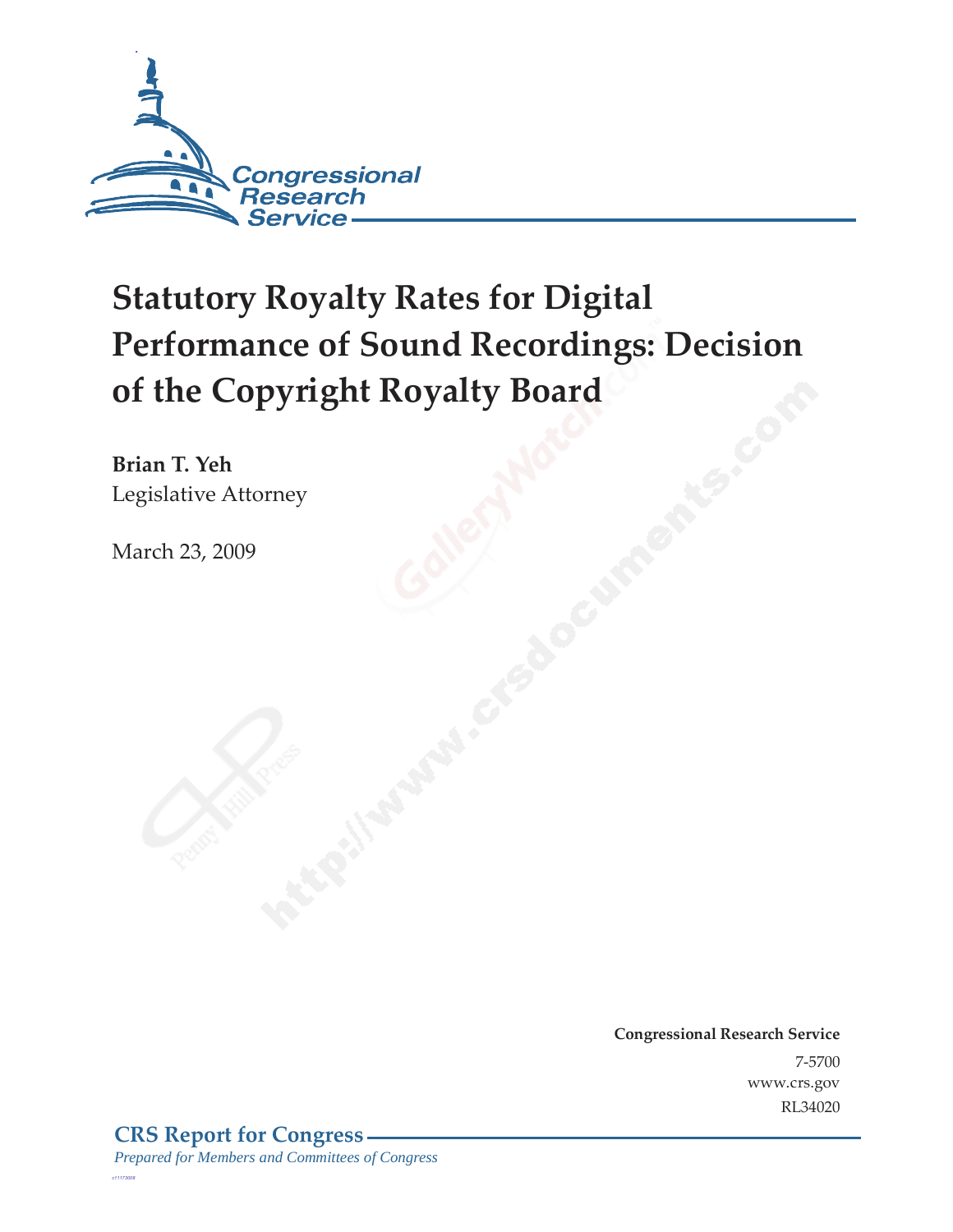## **Summary**

.

On March 9, 2007, the Copyright Royalty Board (CRB) announced new statutory royalty rates for certain digital transmissions of sound recordings for the period January 1, 2006, through December 31, 2010. Implementation of these new rates marks the expiration of a previous royalty rate agreement specifically designed to benefit "small" Internet radio broadcasters, or "webcasters." The new rates went into effect on July 15, 2007. Several parties, including the Digital Media Association, National Public Radio, and a coalition of small commercial webcasters, appealed the CRB's decision to the U.S. Court of Appeals for the District of Columbia Circuit; a decision in the case is not expected until summer 2009. In the meantime, webcasters that stream copyrighted music to their listeners are obliged to pay royalties to the copyright owners at the new statutory rates, in the absence of privately negotiated settlements with SoundExchange, the entity that collects performance royalties on behalf of sound recording copyright owners and artists.

Two similar bills, H.R. 2060 and S. 1353, both titled the Internet Radio Equality Act, were introduced in the  $110<sup>th</sup>$  Congress. The bills would have nullified the CRB's decision, changed the ratemaking standard, and instituted transitional rates for the current rate cycle (which is retroactive to 2006). Although Congress has addressed the interests of small commercial webcasters in the past, the legislation appeared to emphasize rate parity among statutory licensees who use different transmission technology (i.e., satellite, cable, and the Internet). The bills, however, would have permitted webcasters to choose between different payment formats for the current cycle, including one based on percentage of revenue, a method sought by small webcasters. The Internet Radio Equality Act was not passed before the end of the 110<sup>th</sup> Congress, and no similar legislation has been introduced in the  $111<sup>th</sup>$  Congress.

The Webcaster Settlement Act (WSA) of 2008 (P.L. 110-435) was signed into law on October 16, 2008, by President Bush. The purpose of the act was to simplify the approval and adoption process regarding any alternative royalty rates negotiated between SoundExchange and webcasters that substitutes for the statutory rates established under the CRB's decision. The act provided that the terms of such agreements may be effective until the end of 2016. However, the act in no way obliged SoundExchange to negotiate an agreement. In accordance with the WSA, SoundExchange's authority to make such settlements expired on February 15, 2009.

Three agreements were made under the authority of the WSA. The Corporation for Public Broadcasting (CPB) and SoundExchange reached a "comprehensive agreement" on the royalty rates to be paid for Internet streaming of sound recordings by approximately 450 public radio webcasters. The agreement covers a royalty period from January 1, 2005, through December 31, 2010. The National Association of Broadcasters (NAB) and SoundExchange negotiated a settlement agreement covering an extended royalty period (from January 1, 2006, through December 31, 2015), for terrestrial AM or FM radio broadcasters who stream their signal or other programming on the Internet. Finally, a group of "small" webcasters reached an agreement with SoundExchange for the same royalty period as the NAB's license. However, the largest commercial webcasters, including Pandora, Live365, and RealNetworks, did not reach an agreement with SoundExchange prior to the February 15, 2009, termination of SoundExchange's authority to make such agreements pursuant to the WSA.

This report surveys the legislative history of this issue, the Board's decision, and the public and congressional response.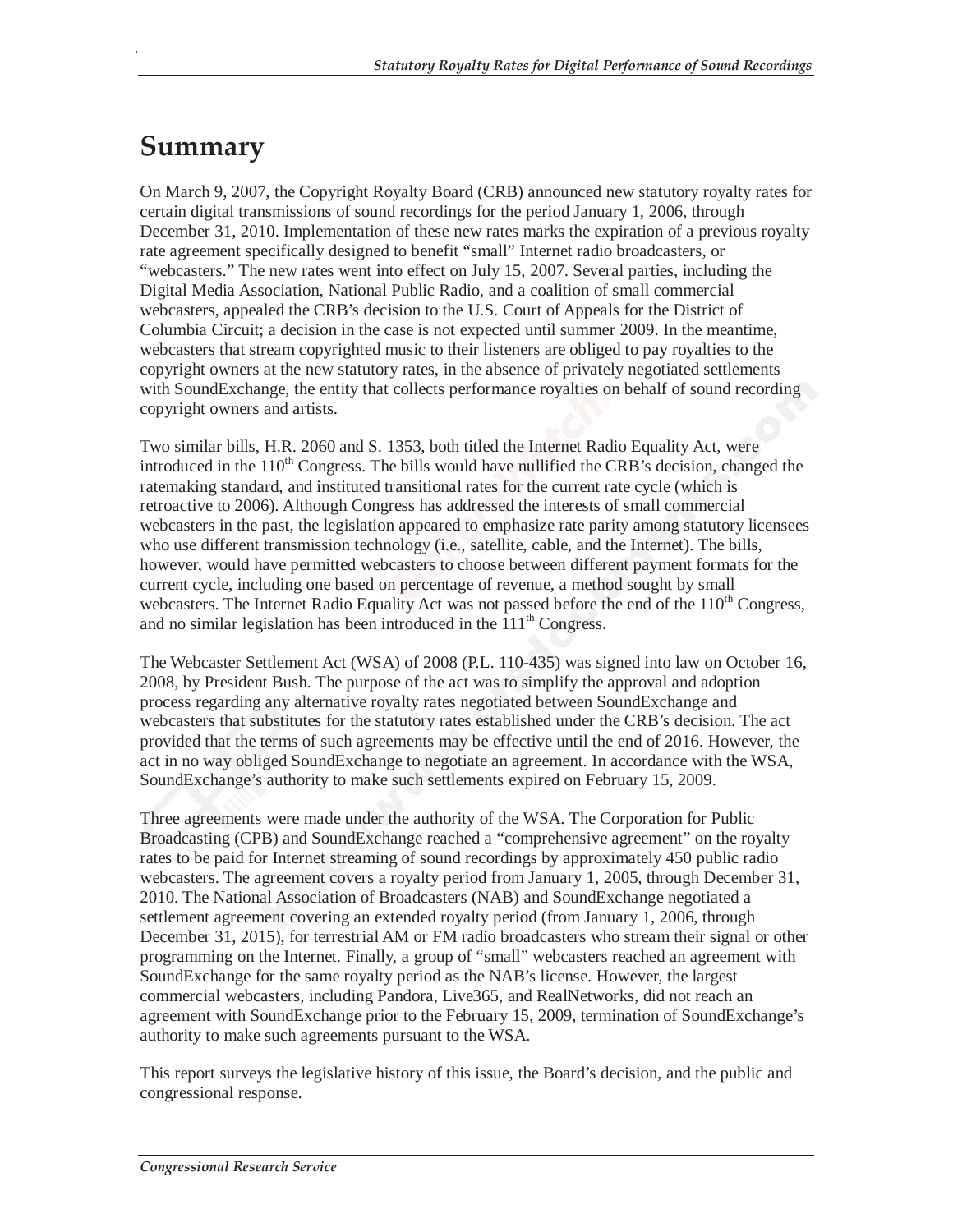## **Contents**

.

#### **Tables**

| Table 1. Royalty Rates for Local Radio Broadcasters Who Stream Music Over the |  |
|-------------------------------------------------------------------------------|--|
|                                                                               |  |
|                                                                               |  |

#### **Contacts**

| 13<br>. <i>.</i> . |
|--------------------|
|                    |
|                    |
|                    |
|                    |
|                    |
|                    |
|                    |
|                    |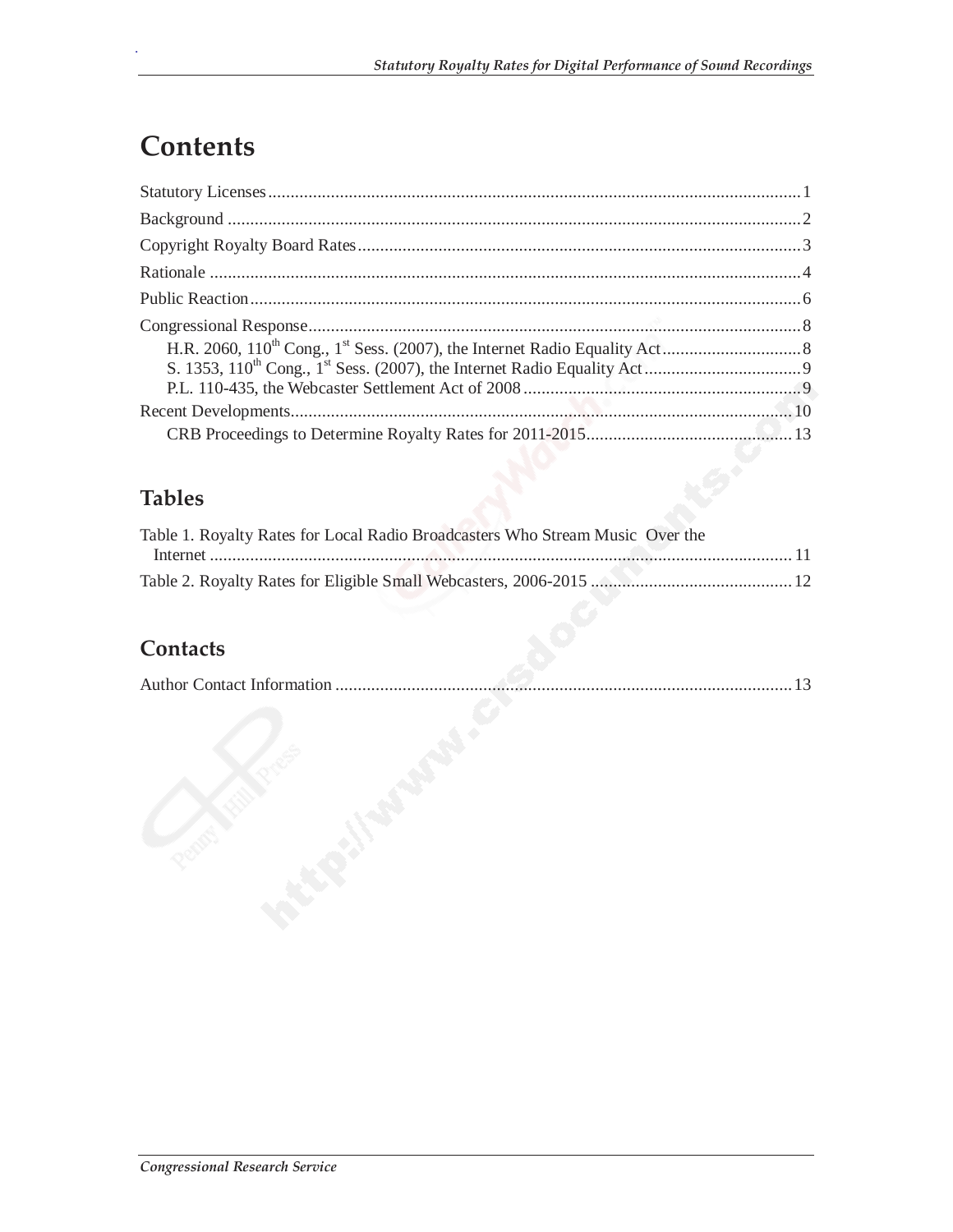## **Statutory Licenses**

Among the creative works that U.S. copyright law protects are sound recordings,<sup>1</sup> which the Copyright Act defines as "works that result from the fixation of a series of musical, spoken, or other sounds."<sup>2</sup> Owners of copyrighted sound recordings have exclusive rights to reproduce, adapt, or distribute their works, or to perform them publicly by *digital* means.<sup>3</sup> Normally, anyone who wants to exercise any of the copyright owner's exclusive rights must obtain the copyright owner's permission to do so, typically by direct negotiations between copyright owners and users. However, the copyright law also provides several types of statutory, or compulsory, licenses for sound recordings. These licenses allow third parties who pay statutorily prescribed fees to use copyrighted sound recordings under certain conditions and according to specific requirements, *without* having to negotiate private licensing agreements.<sup>4</sup>

In 1998, in the Digital Millennium Copyright Act (DMCA),<sup>5</sup> Congress amended several statutory licensing statutes to provide for and clarify the treatment of different types of Internet broadcasting, or "webcasting." Some transmissions of sound recordings are *exempt* from the public performance right,  $6$  for example, a nonsubscription broadcast transmission;<sup>7</sup> a retransmission of a radio station's broadcast within 150 miles of its transmitter; and a transmission to a business establishment for use in the ordinary course of its business.<sup>8</sup> In contrast, a digital transmission by an "interactive service" is not exempt from the public performance right, nor does it qualify for a statutory license. The owner of an interactive service—one that enables a member of the public to request or customize the music that he or she receives—must negotiate a license, including royalty rates, directly with copyright owners.

But, two categories of webcasting that *do* qualify for a compulsory license are specified "preexisting" subscription services (existing at the time of the DMCA's enactment)<sup>9</sup> and "an

-

.

<sup>4</sup> For a general explanation of the mechanics of licensing copyrighted musical works (the notes and lyrics of songs) and sound recordings, *see* CRS Report RL33631, *Copyright Licensing in Music Distribution, Reproduction, and Public Performance*, by Brian T. Yeh.

5 P.L. 105-304 (October 28, 1995).

<sup>6</sup> Activities that are exempt from the public performance right may be conducted without having to seek prior authorization of the copyrighted work's owner.

 $^7$  A "broadcast" transmission is defined as a transmission made by a terrestrial broadcast station licensed by the FCC. 17 U.S.C. § 114(j)(3). FCC-licensed radio broadcasters argued unsuccessfully that simultaneous Internet streaming of AM/FM broadcast signals was exempt from the public performance license requirement for digital transmissions. Bonneville International Corp. v. Peters, 347 F.3d 485 (3d Cir. 2003).

 $8$  17 U.S.C. § 114(d)(1).

"(10) A 'preexisting satellite digital audio radio service' is a subscription satellite digital audio (continued...)

 $1$  17 U.S.C. § 102(a)(7).

 $^{2}$  17 U.S.C. § 101.

 $3$  17 U.S.C. §§ 106(1)-(3) & (6). Note that owners of copyrighted sound recordings have no legal entitlement to demand payment of royalties for the performance of their works by non-digital means. Thus, terrestrial radio stations (AM and FM stations) that broadcast sound recordings through analog means, need not compensate recording artists or record labels or obtain their permission to perform the work to the public. The Performance Rights Act (H.R. 848, S. 379) would eliminate this royalty exemption that applies to traditional radio stations and attempt to bring parity to the sound recording performance royalty system. For more information on this issue, see CRS Report RL34411, *Expanding the Scope of the Public Performance Right for Sound Recordings: A Legal Analysis of the Performance Rights Act (H.R. 848 and S. 379)*, by Brian T. Yeh.

<sup>&</sup>lt;sup>9</sup> Pursuant to definition under  $\S 114(j)$ , qualifying "preexisting" services include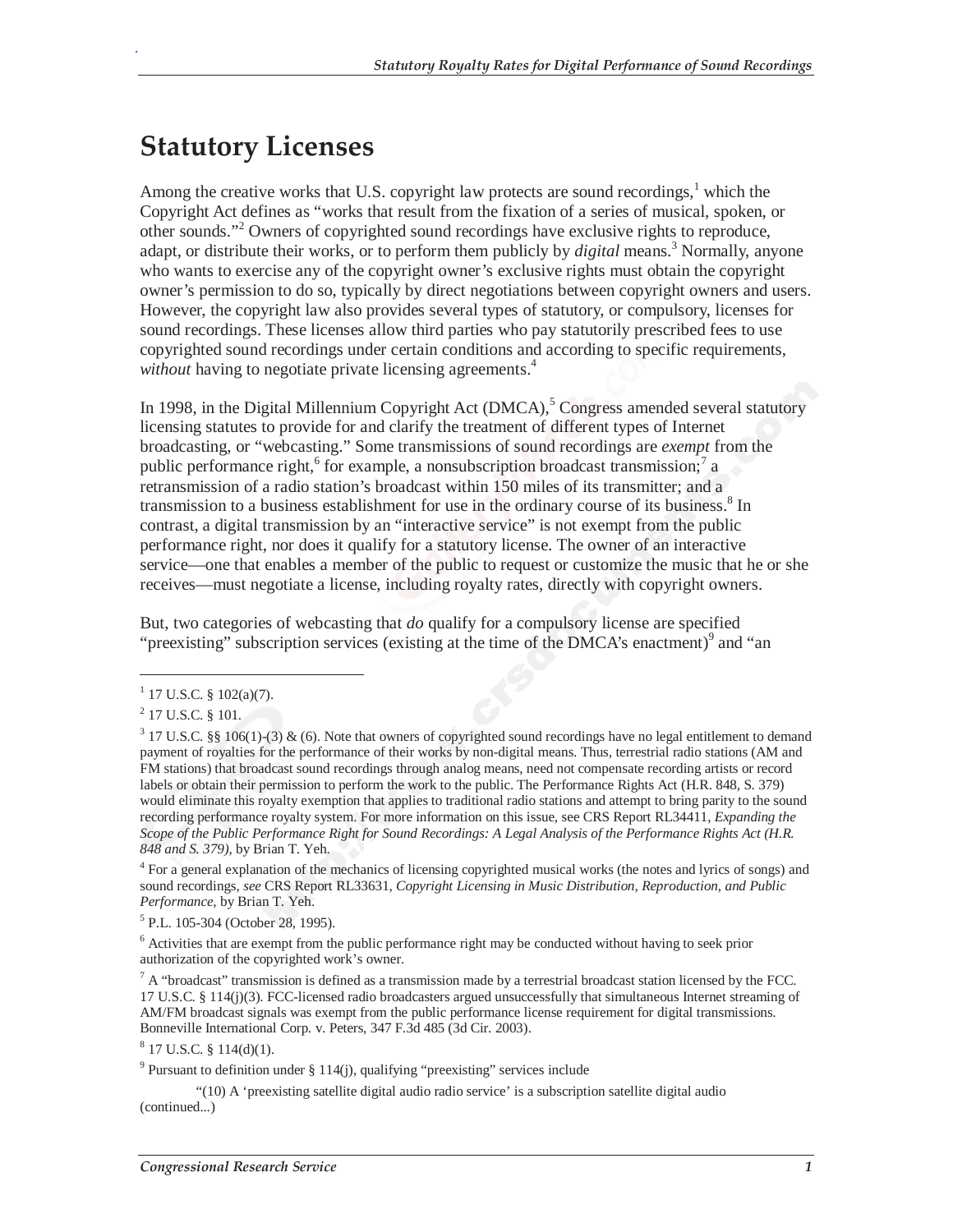eligible nonsubscription transmission." A subscription service is one that is limited to paying customers. The broader category of webcasters who may qualify for the statutory license under 17 U.S.C. § 114(d) are those who transmit music over the Internet on a nonsubscription, noninteractive basis.

A licensee under § 114 may also qualify for a statutory license under 17 U.S.C. § 112(e) to make multiple "ephemeral"—or temporary—copies of sound recordings solely for the purpose of transmitting the work by an entity legally entitled to publicly perform it.<sup>10</sup>

## **Background**

The initial ratemaking proceeding for statutory royalty rates for webcasters for the period 1998 through 2005 proved to be controversial, perhaps reflecting in some degree the relative newness of both the DMCA and webcasting activity. A Copyright Arbitration Royalty Panel (CARP) issued a recommendation for the initial statutory royalty rate for eligible nonsubscription webcasters on February 20, 2002.<sup>11</sup> Small-scale webcasters objected to the proposed rates. In accordance with then-existing procedures, the Librarian of Congress, on the recommendation of the U.S. Copyright Office, rejected the CARP's recommendation and revised rates downward. Congress interceded as well with enactment of the Small Webcasters Settlement Act (SWSA) of 2002, P.L. 107-321. Although very complex, the law permitted more options than the royalty rates established by the Librarian's order. Qualifying small webcasters, for example, could elect to pay royalties based on a percentage of revenue or expenses rather than on a per-song per-listener basis. The rate agreement made pursuant to SWSA was published in the Federal Register<sup>12</sup> but not codified in the Code of Federal Regulations. However, by SWSA's own terms, its provisions were *not* to be considered in subsequent ratemaking proceedings.<sup>13</sup>

-

.

"(11) A 'preexisting subscription service' is a service that performs sound recordings by means of noninteractive audio-only subscription digital audio transmissions, which was in existence and was making such transmissions to the public for a fee on or before July 31, 1998, and may include a limited number of sample channels representative of the subscription service that are made available on a nonsubscription basis in order to promote the subscription service." *See* 37 C.F.R. Part 260.

 $10$  Ephemeral copies are reproductions of sound recordings made by webcasters or radio stations to facilitate the "streaming" of their content on the Internet. The statutory license for ephemeral copies is based upon the copyright owner's right to control reproduction of a protected work.

<sup>11</sup> In the Matter of Rate Setting for Digital Performance Right in Sound Recordings and Ephemeral Recordings, *Report of the Copyright Arbitration Royalty Panel,* February 20, 2002, at http://www.copyright.gov/carp/webcasting\_rates.pdf. For more background, see CRS Report RL31626, *Copyright Law: Statutory Royalty Rates for Webcasters*, by Robin Jeweler.

<sup>12</sup> U.S. Copyright Office, *Notification of Agreement Under the Small Webcaster Settlement Act of 2002*, 67 Fed. Reg. 78510-78513 (December 24, 2002), at http://www.copyright.gov/fedreg/2002/67fr78510.html.

 $13$  P.L. 107-321, § 4(c): "It is the intent of Congress that any royalty rates, rate structure, definitions, terms, conditions, or notice and recordkeeping requirements, included in such agreements shall be considered as a compromise motivated by the unique business, economic and political circumstances of small webcasters, copyright owners, and performers (continued...)

<sup>(...</sup>continued)

radio service provided pursuant to a satellite digital audio radio service license issued by the Federal Communications Commission on or before July 31, 1998, and any renewal of such license to the extent of the scope of the original license, and may include a limited number of sample channels representative of the subscription service that are made available on a nonsubscription basis in order to promote the subscription service.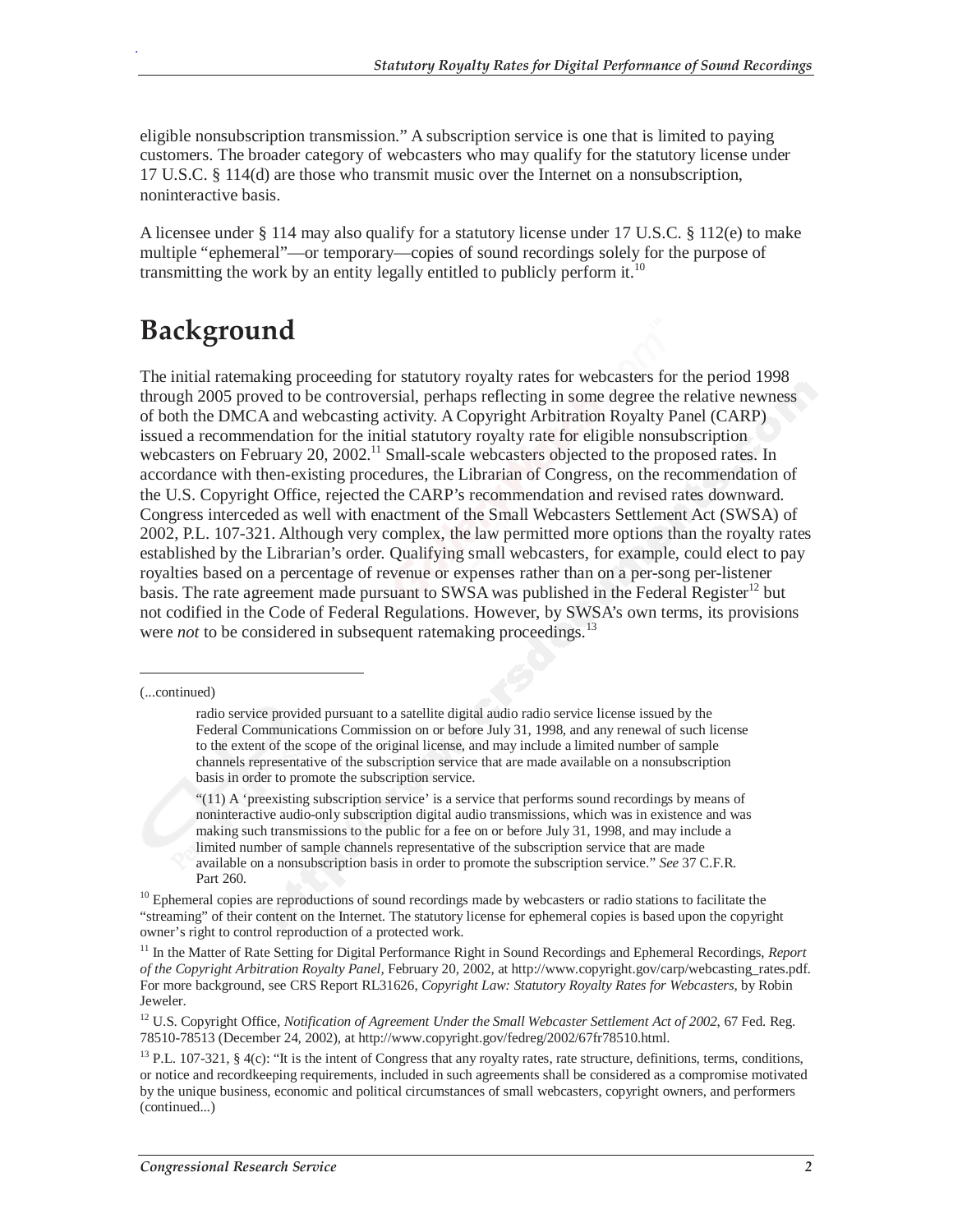Subsequent to passage of the SWSA and the initial ratemaking proceeding, Congress substantially revised the underlying adjudicative process. Enactment of the Copyright Royalty and Distribution Reform Act of 2004, P.L. 108-419, abolished the CARP system and substituted a Copyright Royalty Board composed of three standing Copyright Royalty Judges.<sup>14</sup> Rates established pursuant to the original ratemaking determination and SWSA were to remain in effect through 2005. As required by law, in March 2007 the Copyright Royalty Board announced royalty rates for the period that commenced (retroactively) from January 1, 2006, through December 31,  $2010.<sup>15</sup>$ 

## **Copyright Royalty Board Rates**

The general process for statutory license ratemaking factors in a three-month period, during which interested parties are encouraged to negotiate a settlement agreement. In the absence of an agreement, written statements and testimony are gathered, discovery takes place, hearings are held, and the Copyright Royalty Board issues a ruling.<sup>16</sup>

Notice announcing commencement of the subject proceedings was published on February 16,  $2005<sup>17</sup>$  On March 9, 2007, the Copyright Royalty Board issued its decision, which was published as a Final Rule and Order on May 1, 2007.<sup>18</sup> The final determination of the CRB establishes new rates for commercial and noncommercial webcasters who qualify for the § 114 compulsory license;<sup>19</sup> the decision is effective on July 15, 2007.<sup>20</sup> Rates are as follows:

• For commercial webcasters:  $$.0008$  per performance<sup>21</sup> for 2006,  $$.0011$  per performance for 2007, \$.0014 per performance for 2008, \$.0018 per performance for 2009, and \$.0019 per performance for 2010. This includes fees for making an ephemeral recording under 17 U.S.C.  $\S$  112.<sup>22</sup>

-

.

 $15$  17 U.S.C. § 804(b)(3).

<sup>16</sup> *Id.*

<sup>17</sup> 70 FED. REG. 7970 (2005).

<sup>(...</sup>continued)

rather than as matters that would have been negotiated in the marketplace between a willing buyer and a willing seller, or otherwise meet the objectives set forth in section 801(b)." Congressional findings in § 2(5)-(6) also emphasize that Congress makes no determination that the agreements reached between small webcasters and copyright owners are fair and reasonable or represents terms that would be negotiated by a willing buyer and a willing seller.

<sup>&</sup>lt;sup>14</sup> For more background, see CRS Report RS21512, *The Copyright Royalty and Distribution Reform Act of 2004*, by Robin Jeweler.

<sup>18</sup> Library of Congress, Copyright Royalty Board, *Digital Performance Right in Sound Recordings and Ephemeral Recordings,* 72 FED. REG. 24084 (May 1, 2007). *See* 37 C.F.R. Part 380.

<sup>&</sup>lt;sup>19</sup> A noncommercial webcaster is a licensee that is tax exempt under  $\S$  501 of the Internal Revenue Code, 26 U.S.C.  $\S$ 501 or which is operated by a state entity for public purposes. 37 C.F.R. § 380.2.

 $20$  72 FED. REG. at 24112 (establishing a deadline of 45 days after the end of the month in which the CRB's final determination of rates is published in the Federal Register, for the payment of retroactive royalties for 2006 under the new rate scheme).

 $21$  A performance is a single sound recording publicly performed by digital audio transmission, heard by a single listener. 37 C.F.R. § 380.2(i). For example, if a webcaster streams 30 songs to 100 listeners in the course of a day, the total would be 3,000 performances for that day.

<sup>&</sup>lt;sup>22</sup> In the Copyright Royalty Board's order denying rehearing, see *infra*, it authorized an optional transitional Aggregate Tuning Hours (ATH) fee for the years 2006 and 2007. 37 C.F.R. § 380.3(a)(ii).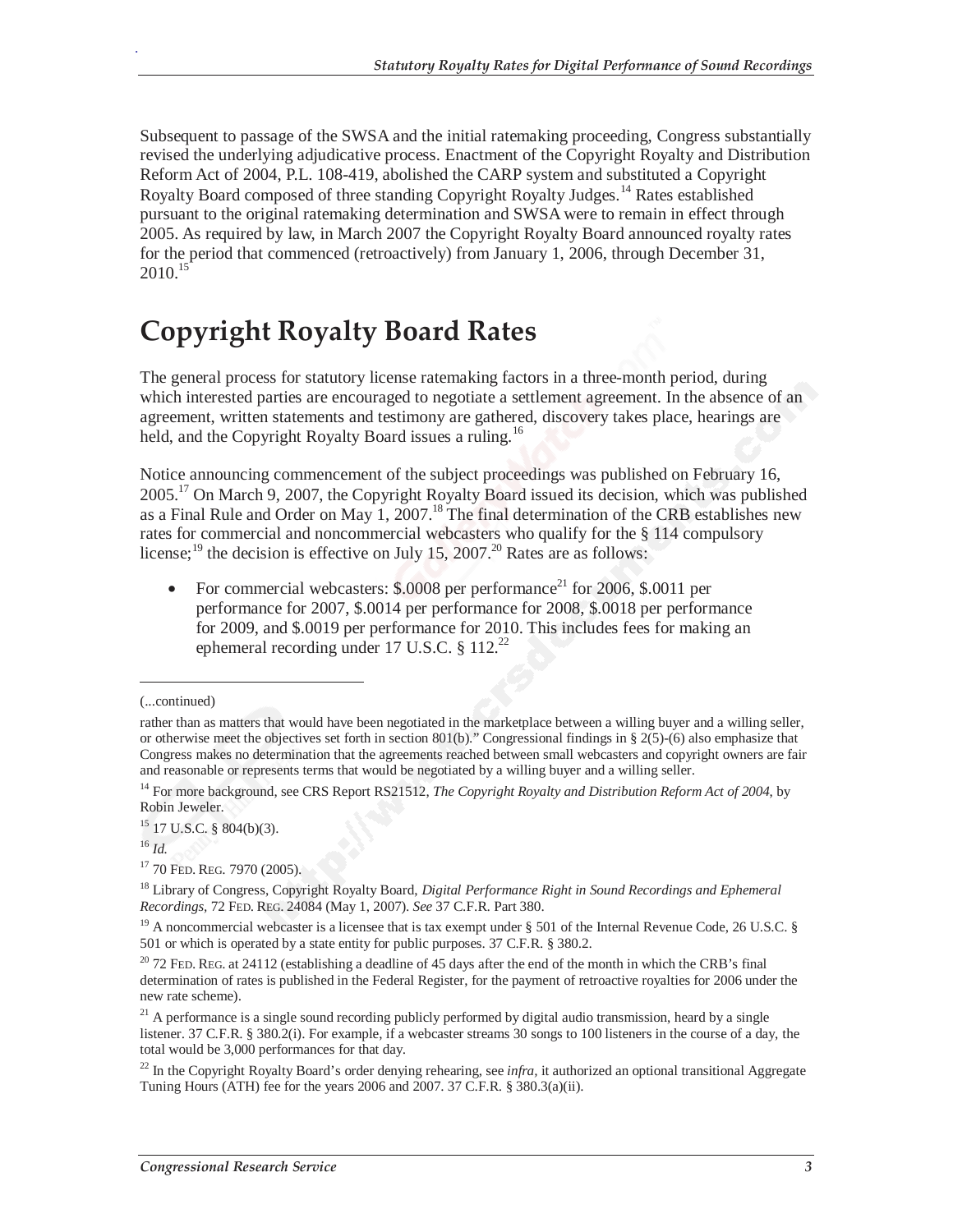- For noncommercial webcasters: (i) For Internet transmissions totaling less than 159,140 Aggregate Tuning Hours (ATH) a month, an annual per channel<sup>23</sup> or per station performance royalty of \$500 in 2006, 2007, 2008, 2009, and 2010. (ii) For Internet transmissions totaling more than 159,140 Aggregate Tuning Hours  $(ATH)$  a month,<sup>24</sup> a performance royalty of \$.0008 per performance for 2006, \$.0011 per performance for 2007, \$.0014 per performance for 2008, \$.0018 per performance for 2009, and \$.0019 per performance for 2010. These rates include fees for making an ephemeral recording under 17 U.S.C. § 112.
- Minimum fee. Commercial and noncommercial webcasters will pay an annual, nonrefundable minimum fee of \$500 for each calendar year or part thereof.<sup>25</sup>
- This rate structure does not make special provision for "small" webcasters, who were addressed in the SWSA by reference to revenues.

## **Rationale**

The standard for establishing rates, set forth by statute, is known as the "willing buyer/willing seller" standard.<sup>26</sup> The Board's determination is informed by the initial royalty proceedings of the CARP, which it refers to as "Webcaster I." In essence, both the previous CARP and the current Copyright Royalty Board attempt to implement the statutorily mandated standard to reach a royalty rate. Explaining its interpretation of the governing language, the CRB wrote:

Webcaster I clarified the relationship of the statutory factors to the willing buyer/willing seller standard. The standard requires a determination of the rates that a willing buyer and willing seller would agree upon in the marketplace. In making this determination, the two factors in section  $114(f)(2)(B)(i)$  and (ii) must be considered, but neither factor defines the standard. They do not constitute additional standards, nor should they be used to adjust the rates determined by the willing buyer/willing seller standard. The statutory factors are merely

-

 $^{23}$  The CRB did not provide a definition for a "channel." However, under the CRB decision, a webcaster that transmits multiple channels is responsible for paying \$500 per channel. Webcasters often have multiple channels; for example, among the largest commercial webcasters, Yahoo, RealNeworks, and Pandora broadcast thousands of channels.

<sup>&</sup>lt;sup>24</sup> Aggregate Tuning Hours is defined, in part, as "the total hours of programming ... transmitted during the relevant period to all Listeners within the United States from all channels and stations that provide audio programming[.]" 37 C.F.R. § 380.2(a). For example, if a webcaster streamed one hour of music to 1 listener, the Aggregate Tuning Hours for that webcaster would be 1. If 2 listeners each listened for half an hour, the ATH would also be 1. If 10 listeners listened to 1 hour, the ATH would be 10, and so forth.

<sup>25 37</sup> C.F.R. § 380.3.

 $26$  17 U.S.C. § 114(f)(2)(B), provides in pertinent part:

In establishing rates and terms for transmissions by eligible nonsubscription services and new subscription services, the Copyright Royalty Judges shall establish rates and terms that most clearly represent the rates and terms that would have been negotiated in the marketplace between a willing buyer and a willing seller. In determining such rates and terms, the Copyright Royalty Judges shall base [their] decision on economic, competitive and programming information presented by the parties, including—

<sup>(</sup>i) whether use of the service may substitute for or may promote the sales of phonorecords or otherwise may interfere with or may enhance the sound recording copyright owner's other streams of revenue from its sound recordings; and

<sup>(</sup>ii) the relative roles of the copyright owner and the transmitting entity in the copyrighted work and the service made available to the public with respect to relative creative contribution, technological contribution, capital investment, cost, and risk.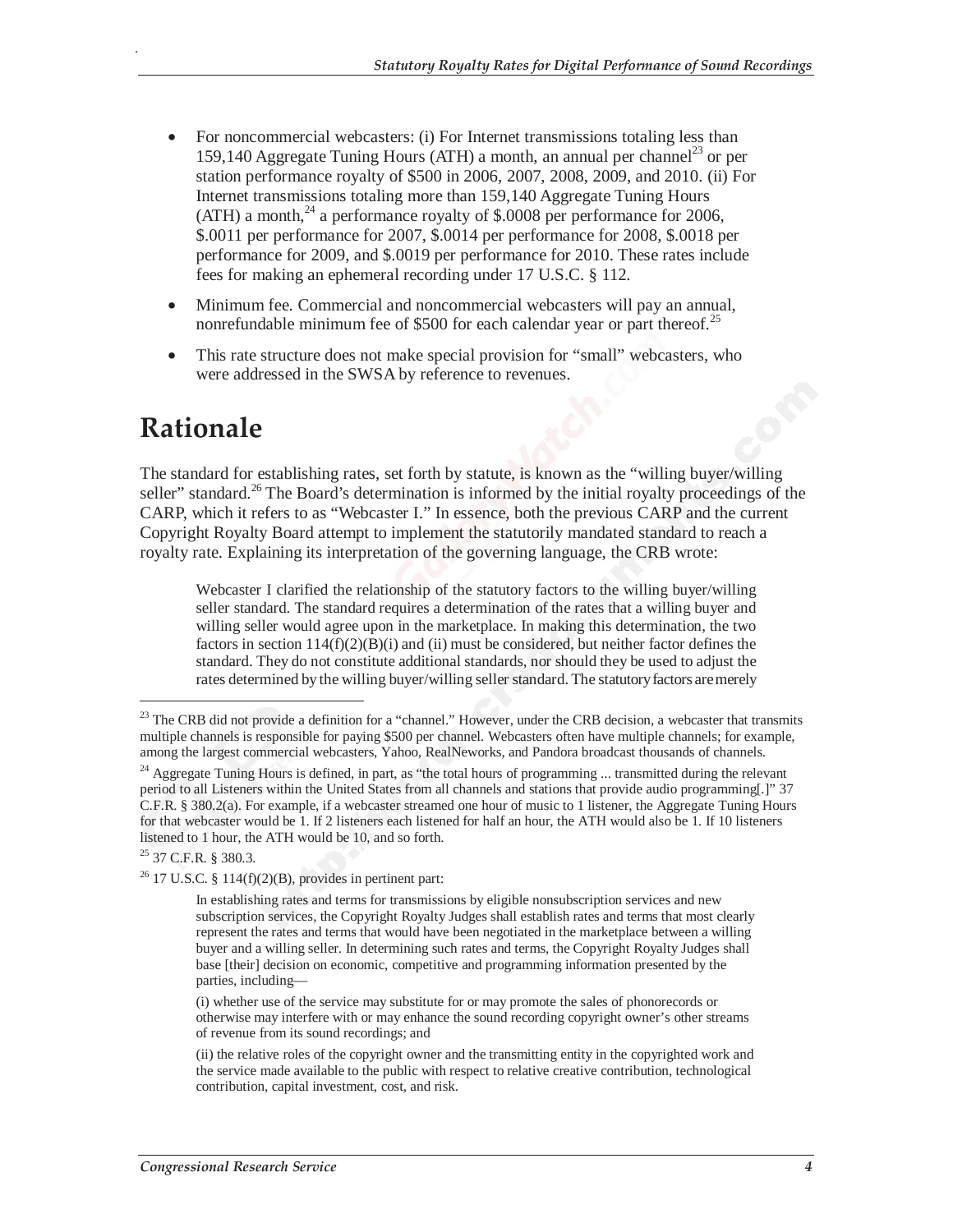to be considered, along with other relevant factors, to determine the rates under the willing buyer/willing seller standard. $^{27}$ 

The Board considered the proposals of representatives for "small" webcasters that rates be structured as a percentage of revenue, but ultimately rejected them:

In short, among the parties on both sides who have proposed rates covering Commercial Webcasters, only Small Commercial Webcasters propose a fee structure based solely on revenue. However, in making their proposal, this group of five webcasters clearly is unconcerned with the actual structure of the fee, except to the extent that a revenue-based fee structure—especially one in which the percent of revenue fee is a single digit number (i.e., 5%)—can protect them against the possibility that their costs would ever exceed their revenues.... Small Commercial Webcasters' focus on the amount of the fee, rather than how it should be structured, is further underlined by the absence of evidence submitted by this group to identify a basis for applying a pure revenue-based structure to them. While, at times, they suggest that their situation as small commercial webcasters requires this type of structure, there is no evidence in the record about how the Copyright Royalty Judges would delineate between small webcasters and large webcasters.<sup>2</sup>

And, in a substantive footnote, the Board expressed its view that it lacks statutory authority to carve out royalty rate niches for the emergent business models promoted by small commercial webcasters:

It must be emphasized that, in reaching a determination, the Copyright Royalty Judges cannot guarantee a profitable business to every market entrant. Indeed, the normal free market processes typically weed out those entities that have poor business models or are inefficient. To allow inefficient market participants to continue to use as much music as they want and for as long a time period as they want without compensating copyright owners on the same basis as more efficient market participants trivializes the property rights of copyright owners. Furthermore, it would involve the Copyright Royalty Judges in making a policy decision rather than applying the willing buyer/willing seller standard of the Copyright Act.<sup>29</sup>

In setting the rates, the Board looked to proposed "benchmark" agreements to determine what a hypothetical buyer and seller would agree to in the marketplace. It rejected the proposals advanced by the radio broadcasters and small commercial webcasters that the appropriate benchmark was the fee paid to performing rights organizations (PROs), such as ASCAP, BMI and SESAC, for the digital public performance of the underlying musical composition. It also rejected a proposal that analog over-the-air broadcast music radio be used as a benchmark, with reference to musical composition royalties paid by such broadcasters to the PROs. Based on the evidence before it, the Copyright Royalty Board found that the most appropriate benchmark agreements are those in the market for interactive webcasting covering the digital performance of sound recordings, with appropriate adjustments.<sup>30</sup>

<u>.</u>

 $27$  72 Fed. Reg. at 24087.

<sup>28</sup> *Id.* at 24088-89 (footnotes and citations omitted).

<sup>29</sup> *Id.* note 8 at 24088.

<sup>30</sup> *Id.* at 24092.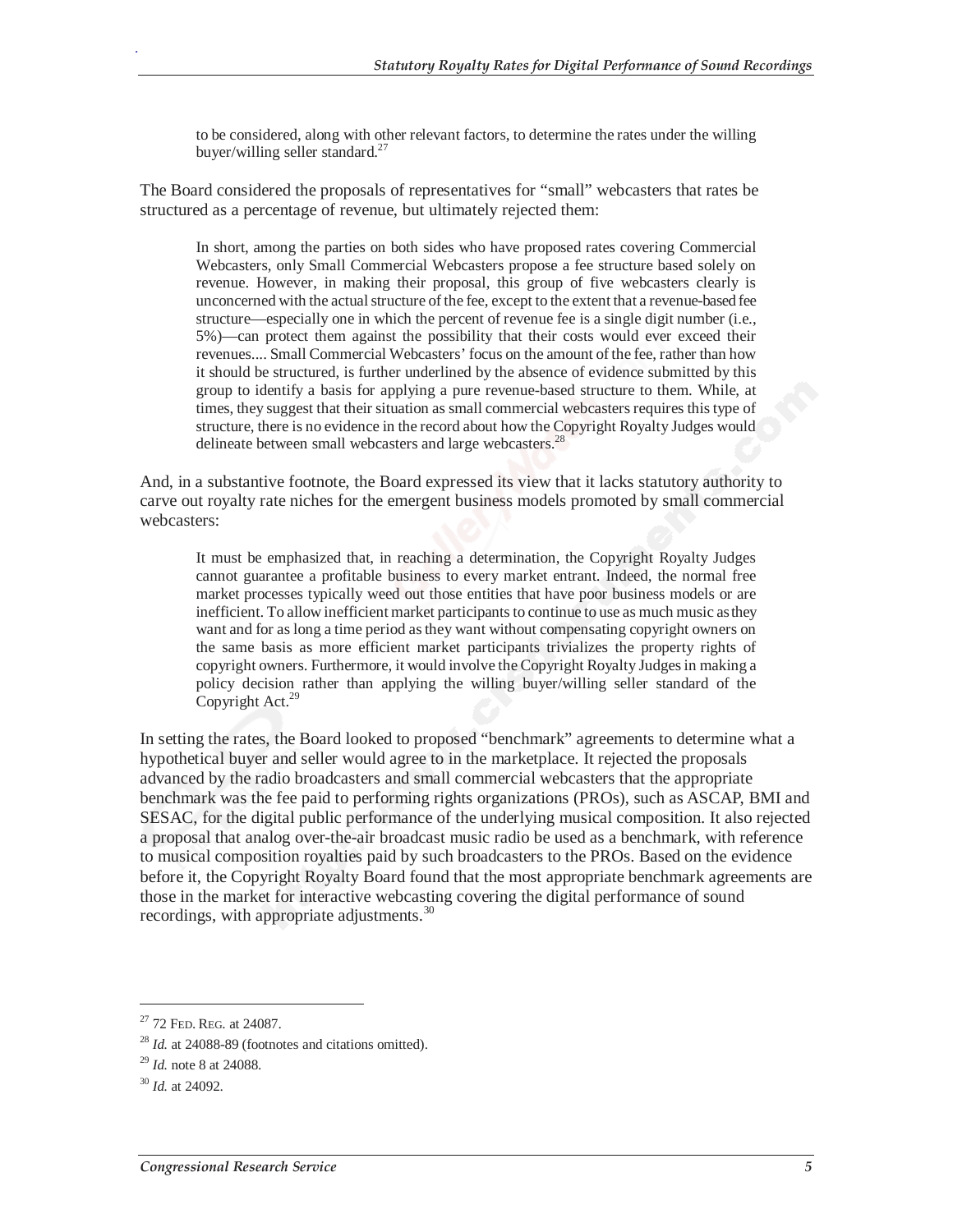In summary, the Copyright Royalty Board's decision, like that of its predecessor, the CARP, declines to delineate a separate class or to integrate a separate market analysis on behalf of "small" webcasters.

## **Public Reaction**

The expiration of the option to pay a percentage of revenues, to be replaced by a minium payment, per-song per-listener formula, was, predictably, not well received in the small webcasting business community, among others. $31$  Some Members of Congress voiced concern as well.<sup>32</sup>

Parties to the proceeding before the CRB are appealing the Board's decision. On April 16, 2007, the Copyright Royalty Board issued an order denying rehearing.<sup>33</sup> On May 30, 2007, several parties, including the Digital Media Association, National Public Radio, and a coalition of small commercial webcasters filed suit in the U.S. Court of Appeals for the D.C. Circuit requesting a stay pending their appeal of the Board's decision.<sup>34</sup> The motion alleged that the Board's decision is arbitrary and capricious in several respects, but particularly with regard to the requirement of a minimum fee "per station" or "per channel."<sup>35</sup> On July 11, 2007, a three-judge panel of the court of appeals denied the emergency motion to delay the CRB decision pending the parties' appeal.<sup>36</sup> The separate appeals by the parties have been consolidated into one case.<sup>37</sup> Oral argument was heard in the case on March 19, 2009.<sup>38</sup> A decision is likely to be issued by summer 2009.

Meanwhile, in parallel to the judicial proceedings, private negotiations between SoundExchange, the organization charged with collecting and distributing performance royalties, and both large and small webcasters are currently ongoing, in an attempt to reach a compromise royalty rate agreement that would serve as an alternative to the payment scheme provided by the CRB decision. Should the negotiations between the parties fail to reach a settlement, webcasters who

-

<sup>&</sup>lt;sup>31</sup> See, e.g., Robert Levine, "A Fee Per Song Can Ruin Us, Internet Radio Companies Say," THE N.Y. TIMES, March 19, 2007 at C4. Doc Searles, *Internet Radio on Death Row,* posted March 8, 2007 at http://www.linuxjournal.com/ comment/reply/1000196; Carey Lening, "Policy Group Advocates Tech-Neutral Competitive Sound Recording Royalty Rates," 74 BNA PATENT, TRADEMARK & COPYRIGHT J. 93 (May 18, 2007).

<sup>&</sup>lt;sup>32</sup> "Royalty Board Sets Webcasting Royalties, Lawmakers Quick to Respond," 73 BNA PATENT, TRADEMARK & COPYRIGHT J. 1809 (March 9, 2007).

<sup>33</sup> U.S. Copyright Royalty Judges, *Order Denying Motions for Rehearing* at http://www.loc.gov/crb/proceedings/2005- 1/motion-denial.pdf.

<sup>&</sup>lt;sup>34</sup> Digital Media Assoc. v. Copyright Royalty Board, No. 07-1172 (D.C.Cir. May 30, 2007). Motion for stay pending appeal available online at BNA PATENT, TRADEMARK & COPYRIGHT J., *at* http://pub.bna.com/ptcj/DMAMay31.pdf.

<sup>&</sup>lt;sup>35</sup> Plaintiff/Appellants argue that a minimum fee per channel or station would lead to billions of dollars in royalty payments, when the prior minimum fee for each licensee, regardless of channels or stations, could not exceed \$2500. *Id.* at 11.

<sup>&</sup>lt;sup>36</sup> Carey Lening, "Inslee Vows Not to Let Web 'Music Die,' But Court Won't Delay New Royalty Rates," 74 BNA PATENT, TRADEMARK & COPYRIGHT J. 1826 (July 13, 2007).

 $37$  Intercollegiate Broadcast System, Inc. v. Copyright Royalty Board, U.S. Court of Appeals for the District of Columbia Circuit, Docket 07-1123.

<sup>38</sup> Paul Maloney, *Webcasters' Oral Arguments in CRB Appeal Scheduled for March 19,* RADIO AND INTERNET NEWSLETTER (RAIN), Jan. 27, 2009; Michael Schmitt, *Attorneys Argue During Webcast Royalty Appeal that Library of Congress' CRB Appointments Unconstitutional,* RADIO AND INTERNET NEWSLETTER (RAIN), Mar. 20, 2009.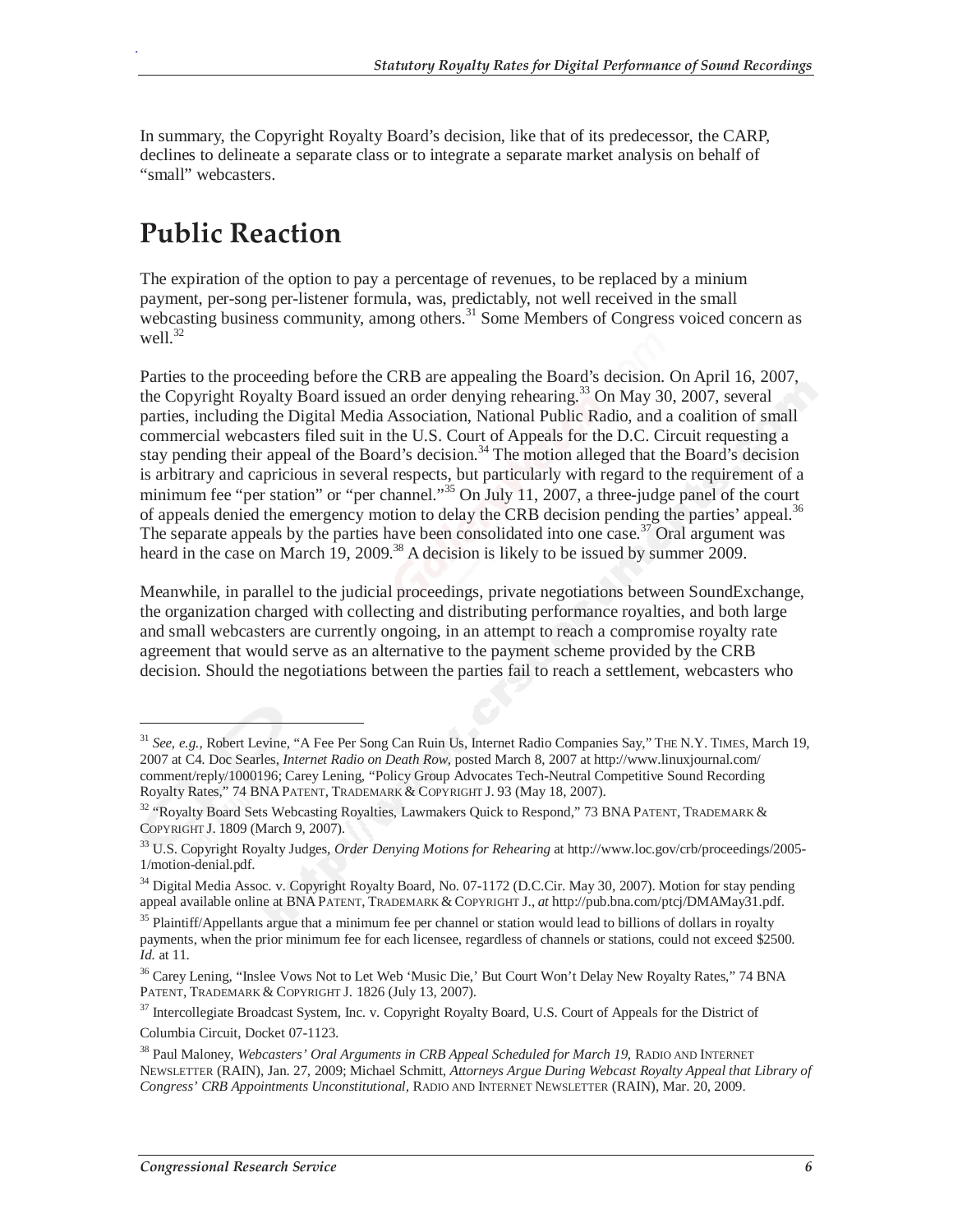did not remit the required royalty payments by the July 15, 2007, deadline may be responsible for substantial late fees, as interest has been accruing on overdue payments since that date.<sup>39</sup>

In response to a request from the House Judiciary Subcommittee on Courts, the Internet and Intellectual Property, SoundExchange offered in May 2007 to extend the terms of the SWSA, with some modifications, to certain qualified small webcasters through  $2010^{40}$  "Small" webcasters, those with annual revenues of less than \$1.25 million, could pay royalties based on a percentage of revenue model, that is, fees of 10 percent of all gross revenue up to \$250,000, and 12 percent for gross revenue above that amount. SoundExchange's proposal for small webcasters, however, was met by criticism that the deal would effectively restrict small webcasters from becoming larger, more profitable businesses and would limit the diversity of music that may be played.<sup>41</sup>

Another proposal that was discussed and subsequently agreed to between several of the largest webcasters and SoundExchange is a \$50,000 per year cap on the \$500 annual-per-channel minimum fee through  $2010^{42}$  In exchange for this cap, the webcasters agreed to provide SoundExchange with a comprehensive annual accounting of all songs performed (24 hours a day, 365 days a year) and to form a committee with SoundExchange to evaluate the issue of unauthorized copying of Internet radio streams (a practice known as "streamripping," or the process of converting ephemeral Internet-streamed content into permanent recordings). The agreement does not require webcasters to implement technological measures aimed at preventing their listeners from engaging in streamripping, however.  $43$ 

In a unilateral offer put forth by SoundExchange, qualified small webcasters (those earning \$1.25 million or less in total revenues) would be permitted to stream sound recordings of all SoundExchange members by paying royalties under the old percentage-of-revenue scheme.<sup>44</sup> Over twenty small webcasters have since accepted this offer, the terms of which are retroactive to January 1, 2006, and continue through December 31, 2010.<sup>45</sup>

Although the parties have agreed to cap the annual-per-channel minimum royalty fee at \$50,000, the actual royalty rates (per-song, per-listener) mandated by the CRB's decision have not yet been

-

<sup>39</sup> Jeff Cox, "Internet Radio Gets a Reprieve," CNNMoney.com (July 17, 2007), *at* http://money.cnn.com/2007/07/17/ technology/internet\_radio/.

<sup>40</sup> Press Release, SoundExchange, "SoundExchange Extends Offer to Small Webcasters," May 22, 2007, *available at* http://sev.prnewswire.com/entertainment/20070522/DCTU07222052007-1.html.

<sup>41</sup> *See* David Oxenford, "Another Offer From SoundExchange—Still Not a Solution," *at* 

http://www.broadcastlawblog.com/archives/internet-radio-another-offer-from-soundexchange-still-not-a-solution.html. These critics observe that the agreement only allows the small webcasters to play sound recordings from SoundExchange members, which does not include many independent artists and record labels. Webcasters interested in playing music made by artists not represented by SoundExchange must pay the full royalty rates set forth in the Copyright Royalty Board's decision. *Id.* 

<sup>&</sup>lt;sup>42</sup> Press Release, SaveNetRadio, "Agreement Reached to Remove Billion Dollar Threat to Webcasters," August 23, 2007, *at* http://www.savenetradio.org/press\_room/press\_releases/070823-minimum\_fee\_cap.pdf.

<sup>43</sup> Press Release, SoundExchange, "SoundExchange Reaches Accord on Minimum Fee Cap," August 23, 2007, *available at* http://www.prnewswire.com/cgi-bin/stories.pl?ACCT=104&STORY=/www/story/08-23-2007/ 0004650734&EDATE=.

<sup>44</sup> Press Release, SoundExchange, "SoundExchange Offers Small Webcasters Discounted Rate Agreement Through 2010," August 21, 2007, *available at* http://sev.prnewswire.com/entertainment/20070821/DC0192021082007-1.html.

<sup>45</sup> Press Release, SoundExchange, "Small Webcasters Embrace SoundExchange Offer on Discounted Rate," Sept. 18, 2007, *available at* http://sev.prnewswire.com/computer-electronics/20070918/DCTU04318092007-1.html.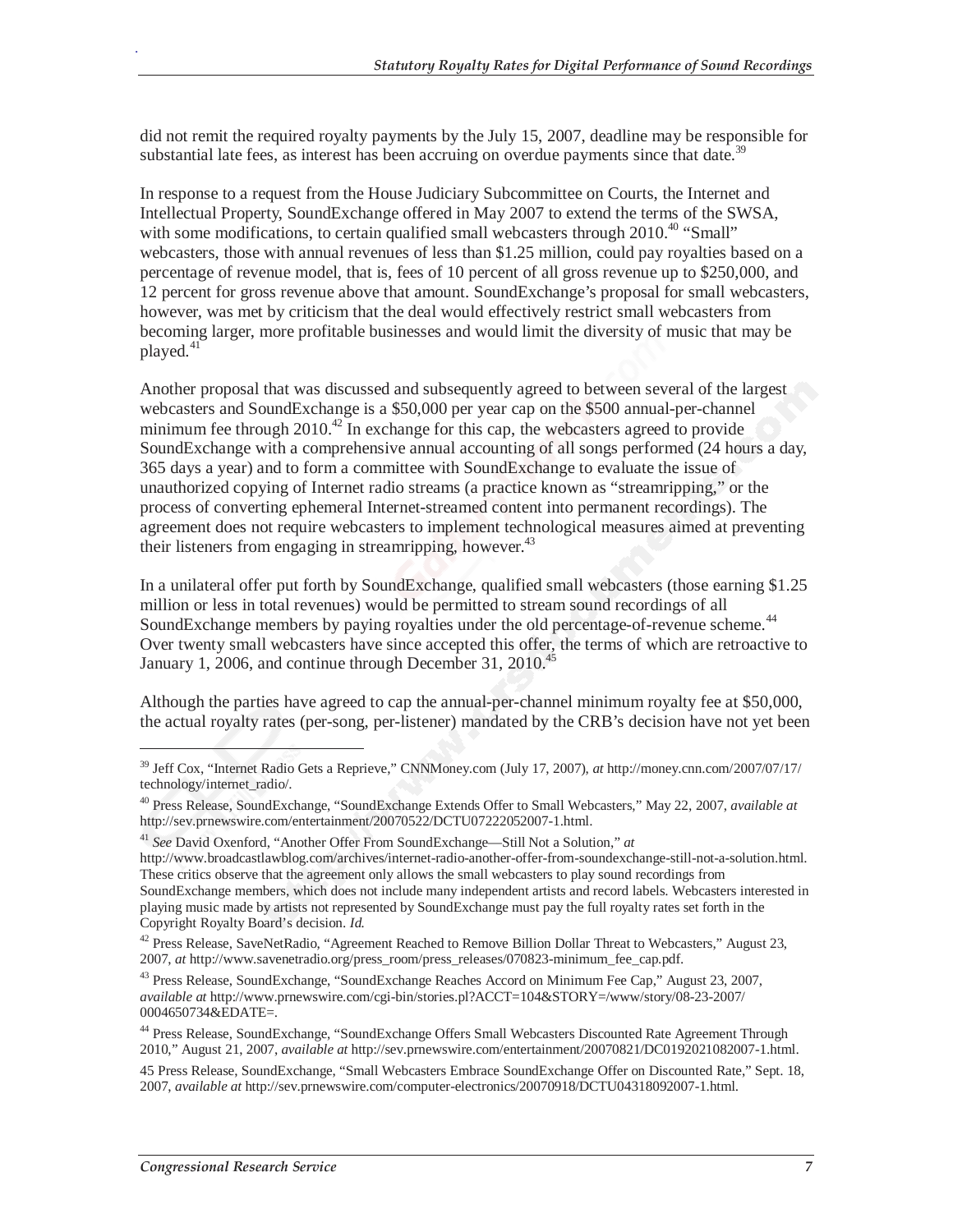altered through settlement negotiations. These royalty rates, which increase each year until 2010, are still a cause for concern among webcasters that did not accept or did not qualify for SoundExchange's offer to small webcasters.

## **Congressional Response**

Two bills related to the CRB's decision were introduced in the  $110<sup>th</sup>$  Congress (H.R. 2060 and S. 1353) that would have nullified the Board's decision and substituted different rates and terms. Another bill was introduced and passed by the  $110<sup>th</sup>$  Congress (the Webcaster Settlement Act of 2008, P.L. 110-435) that authorized SoundExchange to enter into settlement agreements with webcasters that effectively replace the CRB's decision. No legislation has been introduced in the  $111<sup>th</sup>$  Congress regarding this issue, as of the date of this report.

#### **H.R. 2060, 110th Cong., 1st Sess. (2007), the Internet Radio Equality Act**

H.R. 2060 would have expressly nullified the Board's rate determination and repeal the willing buyer/willing seller standard under  $\S 114(f)(2)(B)$ . It would have replaced the standard with objectives set forth under 17 U.S.C. § 801(b)(1), namely, that rates be calculated to realize the objectives:

(A) To maximize the availability of creative works to the public.

(B) To afford the copyright owner a fair return for his or her creative work and the copyright user a fair income under existing economic conditions.

(C) To reflect the relative roles of the copyright owner and the copyright user in the product made available to the public with respect to relative creative contribution, technological contribution, capital investment, cost, risk, and contribution to the opening of new markets for creative expression and media for their communication.

(D) To minimize any disruptive impact on the structure of the industries involved and on generally prevailing industry practices.<sup>46</sup>

These standards apply to terms and rates for other compulsory license royalty payments, in general,<sup>47</sup> and to the preexisting subscription services eligible under §  $114(d)(2)$ .<sup>48</sup> Hence, it was the goal of the legislation to create "royalty parity" among the different delivery systems.<sup>49</sup> The bill would have capped a minimum annual royalty at \$500 for each service provider.<sup>50</sup>

-

 $46$  17 U.S.C. § 801(b)(1).

 $47$  Specifically, these objectives are designed to determine reasonable royalty payments under §§ 112(e), 114, 115, 116, 118, 119 and 1004. *Id.*

 $48$  The preexisting subscription services include satellite digital audio radio services. For more background, see Library of Congress, Copyright Office, *Designation as a Preexisting Subscription Service: Final Order,* 71 FED. REG. 64639 (November 3, 2006), available online at http://www.copyright.gov/fedreg/2006/71fr64639.pdf.<br><sup>49</sup> 153 CONG. REC. E874 (daily ed. April 26, 2007) (statement of Rep. Inslee).

 $50$  H.R. 2060, § 3.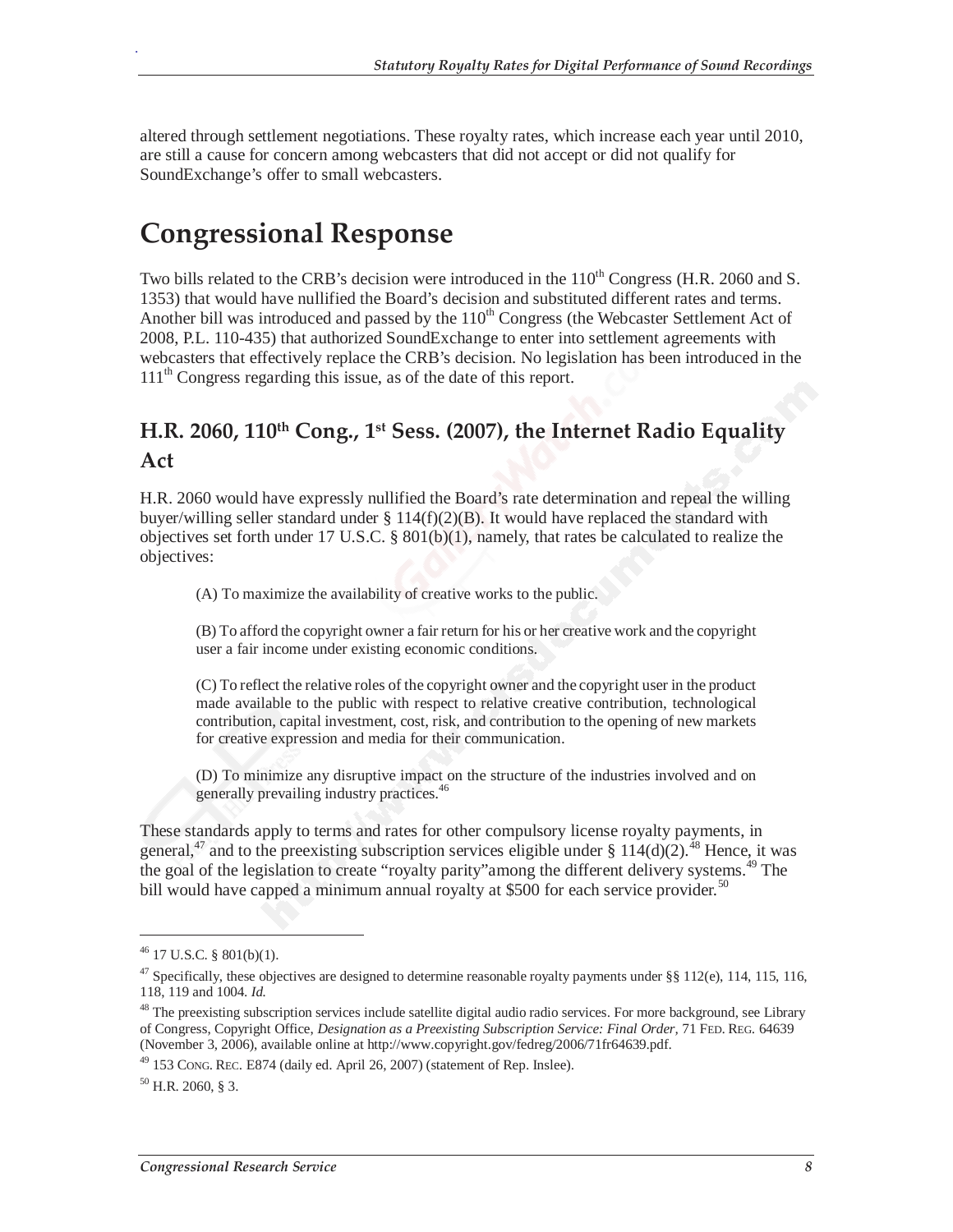For the period covered by the Board's decision, that is, from January 1, 2006, through December 31, 2010, rates established by the bill would have been as follows:

- 0.33 cents per hour of sound recordings transmitted to a single listener; or,
- 7.5 percent of the annual revenues received by the provider that are directly related to the provider's digital transmissions of sound recordings.

Providers could have selected their payment method. Hence, all nonsubscription, noninteractive Internet radio webcasters eligible for the statutory license under § 114(f) would have had the option of paying pursuant to a per-hour, per-listener or percentage-of-revenue basis. For the next determination of royalty rates (governing the period from 2011-2015), the Board would have been required to apply the more flexible standards under § 801, which are already used in connection with preexisting subscription services under  $\S 114(f)(1)$ .

The bill would have amended 17 U.S.C. § 118, entitled "Scope of exclusive rights: Use of certain works in connection with noncommercial broadcasting," which includes a compulsory license for noncommercial broadcasters, such as National Public Radio, to include digital performance of sound recordings, i.e., webcasting. It would have broadened the scope of "nonprofit institution" to encompass college radio.<sup>51</sup> It included a transitional rate of 1.5 times the total fees paid for applicable usage in the year 2004.

Finally, the bill would have required analysis and reports on the competitiveness of the Internet radio market place and other matters by the National Telecommunications and Information Administration in the Department of Commerce, the Federal Communications Commission, and the Corporation for Public Broadcasting.

#### **S. 1353, 110th Cong., 1st Sess. (2007), the Internet Radio Equality Act**

Introduced in the Senate as a companion to H.R. 2060, S. 1353 took the same general approach as the House bill. It had slightly different transition rates for noncommercial broadcasters under § 118, and omitted the reporting requirements in the House bill.

The sponsors in both the House and the Senate emphasized that the goal of the legislation was to promote greater equality, that is rate parity, among webcasters who utilize compulsory licensing.<sup>52</sup> Unlike the SWSA, it was not directed solely at small commercial webcasters. Furthermore, it did not alter the historically based exemption that terrestrial broadcasters receive from paying any copyright royalty for the performance of sound recordings.

#### **P.L. 110-435, the Webcaster Settlement Act of 2008**

The Webcaster Settlement Act (WSA) of 2008, H.R. 7084, was introduced on September 25, 2008, by Representative Inslee and then subsequently approved by voice vote in the House on September 27 and by unanimous consent in the Senate on September 30. It was signed by

<u>.</u>

<sup>51 153</sup> CONG. REC. S5931 (daily ed. May 10, 2007) (statement of Sen. Wyden).

<sup>&</sup>lt;sup>52</sup> A broader approach to technology-neutral music licensing is set forth in S. 256,  $110^{th}$  Cong.,  $1^{st}$  Sess. (2007). For background, see CRS Report RL33922, *Platform Equality and Remedies for Rights Holders in Music Act of 2007 (S. 256): Section-by-Section Analysis*, by Kate M. Manuel and Brian T. Yeh.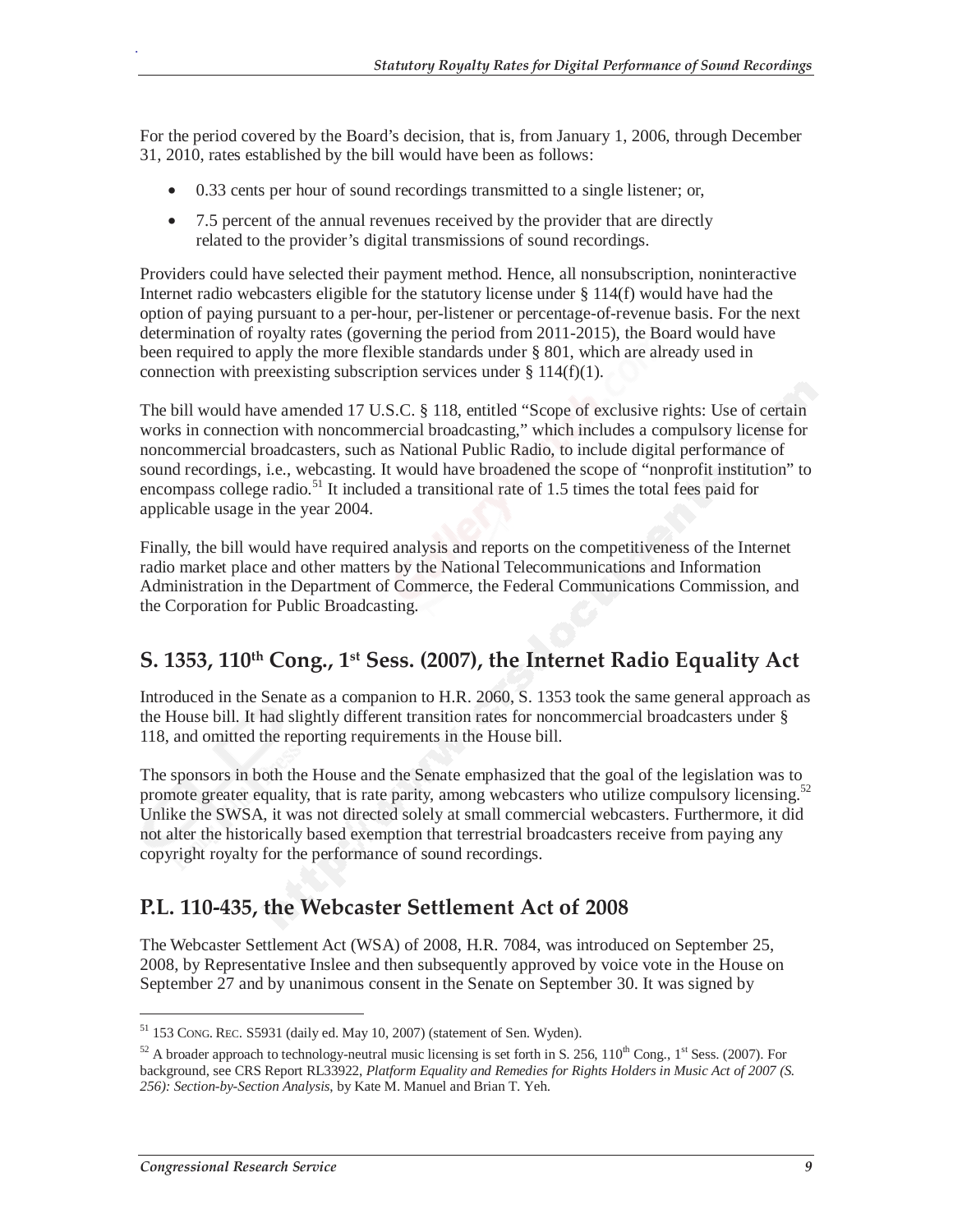President Bush on October 16, 2008 (P.L. 110-435). The purpose of the act was to provide limited statutory authority for SoundExchange to negotiate and enter into alternative royalty fee agreements with webcasters that would replace the rates established under the CRB's decision, while Congress was in recess for the November 2008 elections.<sup>53</sup> However, the act provided a limited period of time for reaching voluntary accords, as it terminated SoundExchange's authority to make settlements with webcasters on February 15, 2009.<sup>54</sup> These agreements "shall be binding" on all copyright owners of sound recordings and other persons entitled to payment ... in lieu of any determination [of royalty rates] by the Copyright Royalty Judges."55 However, the act did *not*  mandate that SoundExchange negotiate agreements with webcasters.<sup>56</sup>

The WSA amended 17 U.S.C. § 114(f)(5), which had been added to the Copyright Act by the "Small Webcaster Settlement Act of 2002."<sup>57</sup> The act deleted references to "small" webcasters, thereby allowing the section to pertain to all webcasters regardless of size.<sup>58</sup> The act also amended the section to state that agreements "may" include provisions for payment of royalties on the basis of a percentage of revenue or expenses, or both, and a minimum fee; the section originally provided that agreements "shall" contain these terms.<sup>59</sup> The WSA also provided that the terms of a negotiated agreement may be effective for up to a period of 11 years beginning on January 1,  $2005<sup>60</sup>$  The act permitted any agreement to be precedential in future CRB rate-making proceedings, if the parties to the agreement so expressly authorized.<sup>61</sup> Finally, the act declared that nothing in the WSA (or any agreement entered into under the WSA) shall be taken into account by the U.S. Court of Appeals for the District of Columbia Circuit in its review of the May 1, 2007, determination of royalty rates by the Copyright Royalty Judges.<sup>62</sup> As noted earlier, oral arguments in this case were heard on March 19, 2009.

## **Recent Developments**

Three negotiated royalty agreements have been made under the authority of the Webcaster Settlement Act of 2008. The Corporation for Public Broadcasting (CPB) and SoundExchange announced on January 15, 2009, that they had reached a "comprehensive agreement" on the

<u>.</u>

<sup>53</sup> A privately negotiated agreement is not effective without congressional approval *after* the CRB has issued a decision on royalty rates for a statutory license—thus, the parties would continue to be bound by the CRB decision. *See* 154 CONG. REC. H10279 (daily ed. Sept. 27, 2008) (statement of Rep. Howard Berman) ("Because the parties will not be able to finish their negotiations before Congress recesses, however, and because authority by Congress is required for a settlement to take effect under the government compulsory license, we are pushing this legislation that will grant such authority and hope the negotiations will continue in a positive direction for both sides.").

<sup>54</sup> H.R. 7084, § 2(5).

<sup>55</sup> H.R. 7084, § 2(1)(C), modifying 17 U.S.C. § 114(f)(5)(A).

<sup>&</sup>lt;sup>56</sup> H.R. 7084 leaves unchanged language in 17 U.S.C. § 114(f)(5)(A) that notes: "The receiving agent [SoundExchange] shall be under no obligation to negotiate any such agreement. The receiving agent shall have no obligation to any copyright owner of sound recordings or any other person entitled to payment under this section in negotiating any such agreement, and no liability to any copyright owner of sound recordings or any other person entitled to payment under this section for having entered into such agreement."

<sup>57</sup> P.L. 107-321.

<sup>58</sup> H.R. 7084, §§ 2(1)(A), 2(2), 3(B), 4(A).

 $^{59}$  H.R. 7084, § 2(1)(D).

 $^{60}$  H.R. 7084, § 2(1)(B).

 $^{61}$  H.R. 7084, § 2(3)(C).

 $62$  H.R. 7084, § 2(4)(B).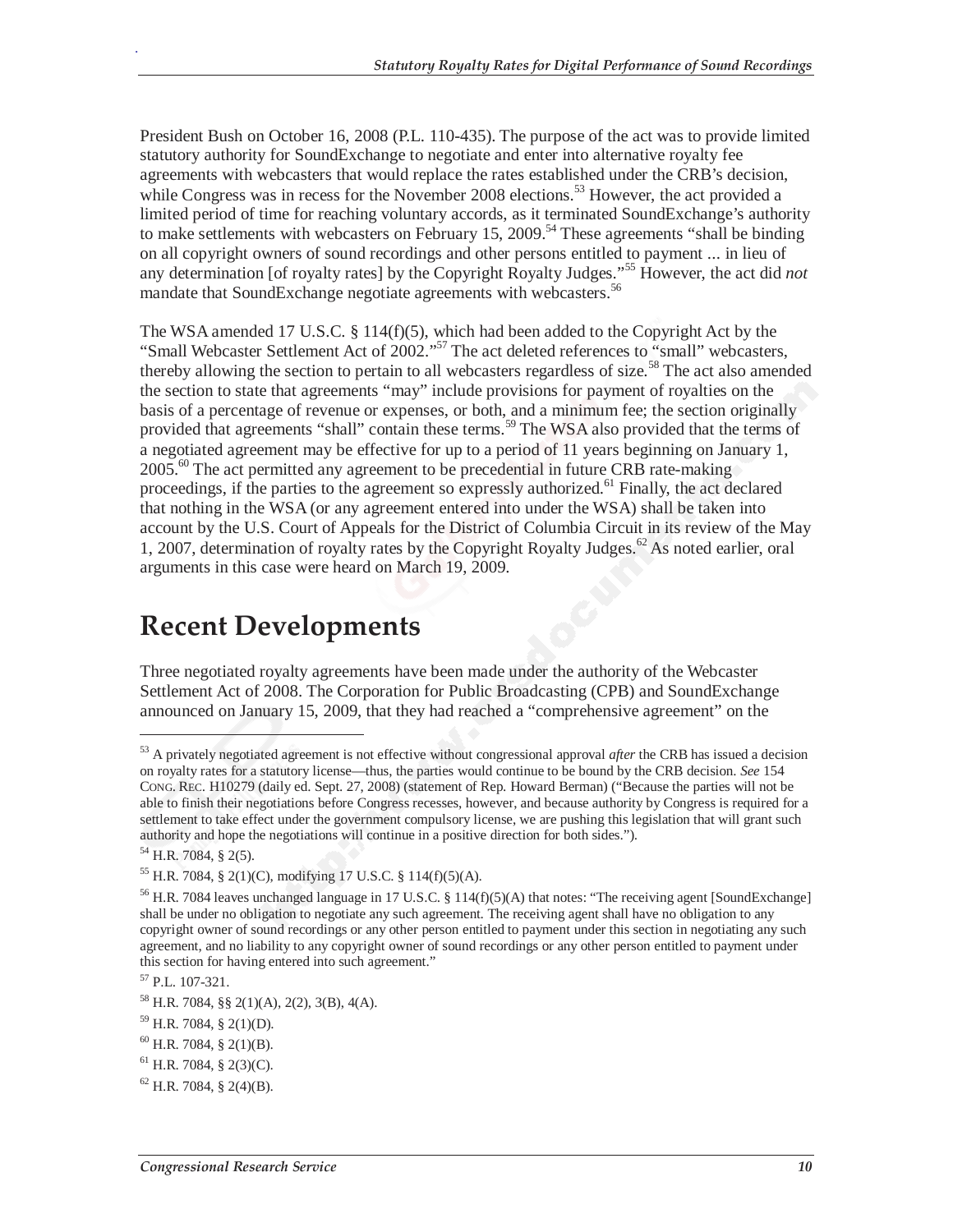royalty rates to be paid for Internet streaming of sound recordings by approximately 450 public radio webcasters, including CPB-supported station websites, NPR, NPR members, National Federation of Community Broadcasters members, American Public Media, Public Radio Exchange, and Public Radio International. $^{63}$  The agreement, which substitutes for the statutory rates determined by the CRB in May 2007, covers a royalty period from January 1, 2005,  $64$ through December 31, 2010. Under the agreement, CPB is required to pay SoundExchange a single, "up-front" flat-fee royalty payment of \$1.85 million. In addition, CPB, on behalf of the public radio system, is to provide SoundExchange with consolidated usage and playlist reporting in order to "improve the efficiency of the payment process helping to ensure that performers and sound recording copyright owners are accurately paid for the use of their recordings."<sup>65</sup> As a condition of the agreement, NPR also agreed to drop its appeal of the CRB's royalty rate decision.

On February 15, 2009, the National Association of Broadcasters (NAB) and SoundExchange informed the Copyright Office that they had made an agreement that covers an extended royalty period (from January 1, 2006, through December 31, 2015) for terrestrial AM or FM radio broadcasters (licensed by the Federal Communications Commission) who simulcast their signal or stream other programming over the Internet.<sup>66</sup> The negotiated agreement calls for each broadcaster to pay an annual minimum fee of \$500 for each of its channels, although no broadcaster is required to pay more than \$50,000 on the minimum fees.<sup>67</sup> In addition, broadcasters must pay royalty rates on a per-performance basis, as follows:

| Year | Rate Per Performance (per song, per listener) |
|------|-----------------------------------------------|
| 2006 | \$0.008                                       |
| 2007 | \$0.0011                                      |
| 2008 | \$0.0014                                      |
| 2009 | \$0.0015                                      |
| 2010 | \$0.0016                                      |
| 2011 | \$0.0017                                      |
| 2012 | \$0.0020                                      |
| 2013 | \$0.0022                                      |
|      |                                               |

#### **Table 1. Royalty Rates for Local Radio Broadcasters Who Stream Music Over the Internet**

<sup>67</sup> *Id.* at 9300.

<u>.</u>

<sup>63</sup> Corporation for Public Broadcasting, *Agreement Reached for Public Radio's Webcasting Royalty Rates,* available at http://www.cpb.org/pressroom/release.php?prn=699.

<sup>&</sup>lt;sup>64</sup> The 2005 date is not a typographic error. The Webcaster Settlement Act of 2008 permitted parties to negotiate rates governing a royalty period "of not more than 11 years beginning on January 1, 2005." P.L. 110-435,  $\S$  2 (amending 17 U.S.C. § 114(f)(5)(A)). Therefore, the law allowed negotiated agreements to apply retroactively from the start of 2005, compared with the CRB's decision that covers a royalty period beginning on January 1, 2006. The Corporation for Public Broadcasting's license establishes a royalty payment for a period that began on January 1, 2005, whereas the other two agreements discussed in this section use royalty periods that commence on January 1, 2006.

<sup>65</sup> Corporation for Public Broadcasting, *Agreement Reached for Public Radio's Webcasting Royalty Rates,* available at http://www.cpb.org/pressroom/release.php?prn=699.

<sup>66</sup> U.S. Copyright Office, Library of Congress, *Notification of Agreements Under the Webcaster Settlement Act of 2008*, 74 Fed. Reg. 9293, 9299 (Mar. 3, 2009).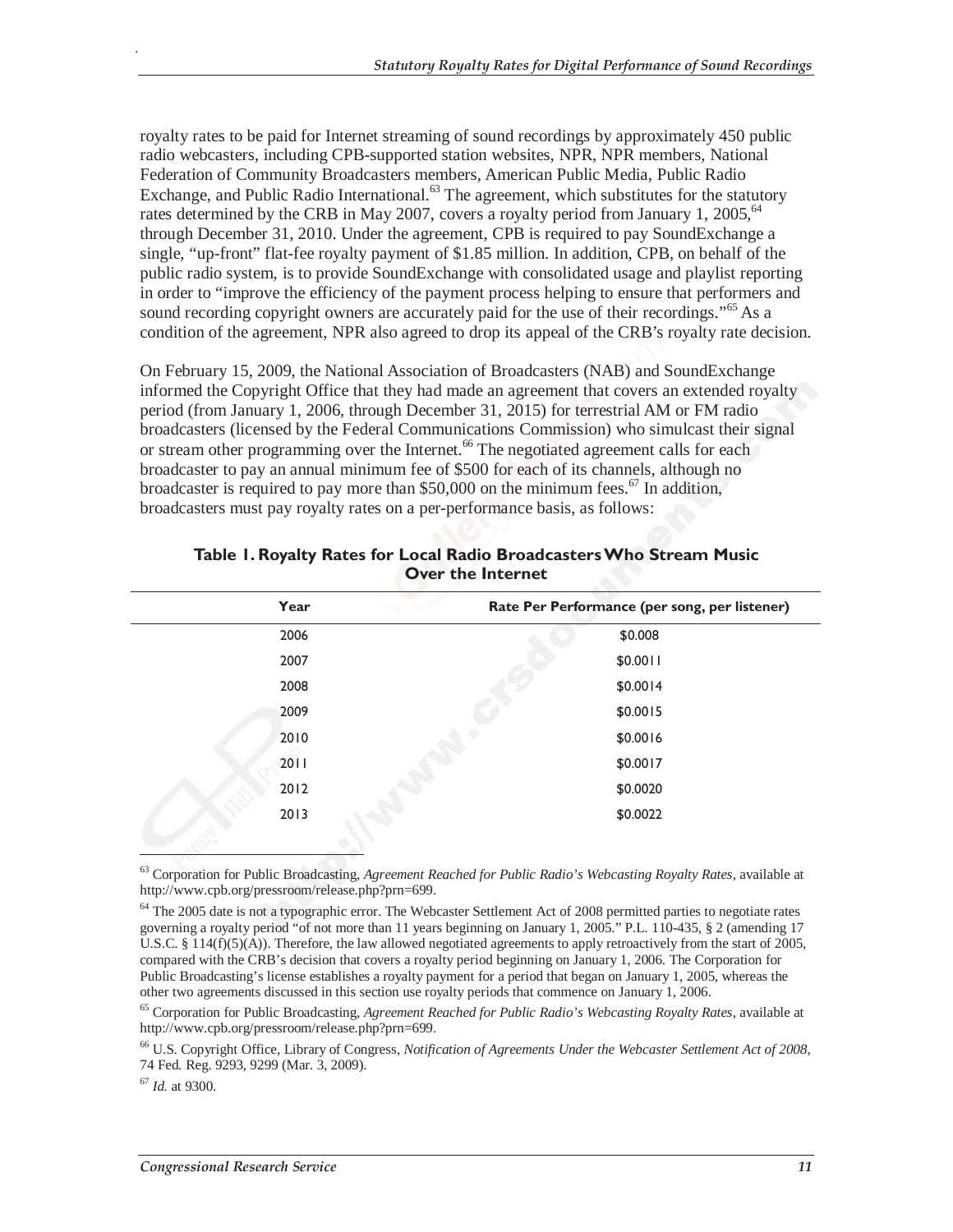| Year | Rate Per Performance (per song, per listener) |
|------|-----------------------------------------------|
| 2014 | \$0.0023                                      |
| 2015 | \$0.0025                                      |

**Source:** CRS presentation of royalty rates published by the U.S. Copyright Office in the Federal Register, 74 Fed. Reg. 9293, 9300 (Mar. 3, 2009).

Broadcasters must also submit, on a monthly basis, "census" reports to SoundExchange that detail information about the songs that they play over the Internet, including song title, artist, album, number of times a song is played, and the number of listeners for each song.<sup>68</sup> "Small" broadcasters that stream less than 27,777 aggregate tuning hours per year may pay \$100 per year to obtain a waiver from this detailed annual census reporting requirement.<sup>69</sup>

Finally, on February 15, 2009, a limited number of "small" webcasters reached an agreement with SoundExchange for the same royalty period as the NAB's license  $(2006-2015)$ .<sup>70</sup> The webcasters that are party to this agreement must comply with census reporting requirements<sup>71</sup> and pay annual minimum fees that vary from \$500 to \$5,000, depending on specified gross revenue limits.<sup>72</sup> The negotiated royalty rate for these small webcasters<sup>73</sup> is as follows:

#### **Table 2. Royalty Rates for Eligible Small Webcasters, 2006-2015**

| <b>Transmissions Not Exceeding 5,000,000</b><br>Aggregate Tuning Hours per month -                                                                   | Transmissions Exceeding 5,000,000 Aggregate<br>Tuning Hours per month -                                                                                            |
|------------------------------------------------------------------------------------------------------------------------------------------------------|--------------------------------------------------------------------------------------------------------------------------------------------------------------------|
| the greater of:<br>(1) 10% of the small webcaster's first \$250,000 in<br>gross revenues, or 12% of any gross revenues in<br>excess of \$250,000, or | Either the rates provided by the CRB for the royalty period<br>2006-2010 or the "then-applicable commercial webcasting<br>rates" for the royalty period 2011-2015. |
| (2) 7% of the small webcaster's annual expenses                                                                                                      |                                                                                                                                                                    |

**Source:** CRS presentation of royalty rates published by the U.S. Copyright Office in the Federal Register, 74 Fed. Reg. 9293, 9303 (Mar. 3, 2009).

All of the three agreements described above provide that their rates and terms are nonprecedential, and "shall not be admissible as evidence or otherwise taken into account in any

**.** 

.

<sup>73</sup> These royalty rates do not apply to "microcasters," who need only pay the minimum annual fees and a \$100 fee to be exempt from the census reporting requirements. *Id.* at 9303.

<sup>68</sup> *Id.* at 9301. 69 *Id.* at 9300.

<sup>70</sup> This group of "small webcasters" are Attention Span Radio; Blogmusik (Deezer.com); Born Again Radio; Christmas Music 24/7; Club 80's Internet Radio; Dark Horse Productions; Edgewater Radio; Forever Cool (Forevercool.us); Indiwaves (Set YourMusicFree.com); Ludlow Media (MandarinRadio.com); Musical Justice; My Jazz Network; PartiRadio; Playa Cofi Jukebox (Tropicalglen.com); Soulsville Online; taintradio; Voice of Country; and Window To The World Communications (WFMT.com). *Id.* at 9294, note 1.

<sup>71</sup> *Id.* at 9305.

 $72$  For example, there is a \$500 annual minimum fee for "microcasters" who had gross annual revenues not exceeding \$5,000 and made transmissions not exceeding 18,067 aggregate tuning hours; a \$2,000 minimum fee for small webcasters with less than \$50,000 gross revenues; and a \$5,000 minimum fee for small webcasters with gross revenues of more than \$50,000. *Id.* at 9303, 9306.